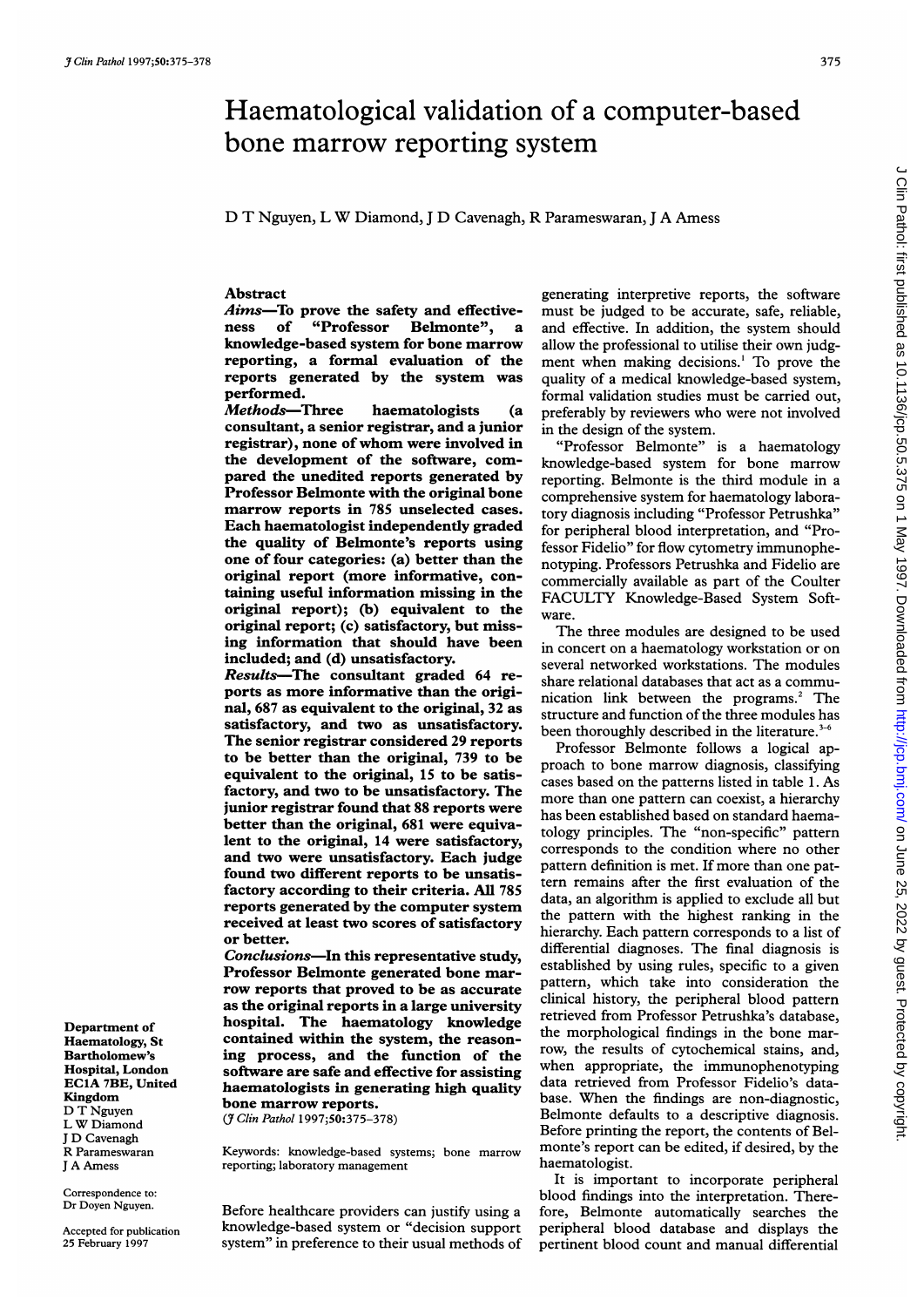Table <sup>1</sup> Bone marrow patterns

| Normocellular<br>Hypocellular<br>Erythroid predominance/hyperplasia<br>Hypercellular, myeloid predominance/hyperplasia<br>Megakaryocytic hyperplasia<br>Lymphocytosis/plasmacytosis<br>Mononuclear cell infiltration<br>Foreign cell infiltration<br>Granulomatous |  |
|--------------------------------------------------------------------------------------------------------------------------------------------------------------------------------------------------------------------------------------------------------------------|--|
| Bi-hyperplasia<br>Non-specific                                                                                                                                                                                                                                     |  |
|                                                                                                                                                                                                                                                                    |  |

data at the beginning of the consultation. Based on the peripheral blood findings, specific suggestions are made for the bone marrow specimen, including reminders for appropriate adjunctive tests such as immunophenotyping and cytogenetics.

The specific morphological features found in the bone marrow aspirate and trephine are entered by the haematologist after microscopic review. The presence or absence of particles in the aspirate, an estimate of the cellularity, the relative number of megakaryocytes, and the presence of cells foreign to the bone marrow can be assessed at low power. Higher magnification is used for a bone marrow differential count and cytological evaluation of the erythroid and myeloid precursors.

If the bone marrow differential is judged to be normal, qualitative estimates of the relative numbers of erythroid and myeloid precursors can be entered instead of a detailed bone marrow differential. The characteristics (pattern and cytology) of any lymphoid infiltrate present on the trephine can be input. Choices are also available to indicate that no abnormal cells are present on the aspirate or trephine. When these selections are used, Belmonte appends the comment, "No evidence of infiltration", to appropriate sections of the report. Special stains, such as iron storage and incorporation, reticulin, and stains for myeloid and monocytic precursors, are entered when appropriate.

Professors Petrushka, Fidelio, and Belmonte have been installed on a five computer network in the haematology laboratory at St Bartholomew's Hospital in London, UK. Petrushka and Fidelio have been in live operation since January 16, 1996. Belmonte was added on June 17, 1996 after the computergenerated report was customised (fig 1) to closely resemble the reports previously issued by the department. The formal evaluation reported here was performed shortly after activating Professor Belmonte.

### Methods

Cases with accession numbers from <sup>1</sup> to 800 in 1995 (January 2 to August 31) were chosen. During this time, 14 accession numbers were skipped because of clerical errors. Of the remaining 786 cases, one was excluded from the study because it was a postmortem trephine

of poor quality. cases in the study, the demographic data (patient identification number, date of birth, and sex) and the clinical history obtained from the original bone marrow report were entered into the appropriate database using a Windows utility.<sup>7</sup> The blood count and peripheral blood film findings (including the manual differential, if available) were collected from the laboratory computer system or from an archive on microfiche. The full blood counts were entered using the manual data entry utility supplied with Coulter FACULTY and processed with Professor Petrushka. In cases with flow cytometry immunophenotyping, the findings were processed with Professor Fidelio.

The microscopic findings (aspirate and/or trephine) contained in the original bone marrow reports were entered into Professor Belmonte. The 785 unedited reports generated by the system were printed and assembled into two binders (cases 1-400 and cases 401-800) analogous to the two bound volumes containing the laboratory's copies of the original reports.

Three haematologists, a consultant (JAA), a senior registrar (JDC), and a junior registrar (RP) compared Belmonte's report with the original report. None of the three was involved in the development of the software. Neither of the two registrars was responsible for any of the original reports.

The haematologists independently judged the quality of Belmonte's reports using four grades: "A+", "A", "S", and "U". The grade "A+" was given when Belmonte's report was judged to be better than the original (for example, when Belmonte's report contained useful information or a comment not included in the original). The grade of "A" was assigned when the two reports were equivalent. An "S" meant that Belmonte's report was satisfactory, but was either missing information that should have been included, or contained an unnecessary comment. When Belmonte's report was judged to be unsatisfactory, a grade of "U" was assigned. Each reviewer had a separate score sheet with space available for comments. The haematologists were instructed to indicate their reasons for assigning the grade "S" or "U". The results were tabulated from the score sheets.

In order to judge the overall quality of Belmonte's reports, a numerical score was assigned to each grade as follows:  $A+ = 1.25$ ,  $A = 1.00, S = 0.70, and U = 0. A score for the$ overall quality of the reports was calculated for each judge. A mean score of 1.00 indicates that the overall quality of the reports is the same as that of the original reports.

Results<br>A summary of the grades assigned by the haematologists and the mean score for the overall quality of the reports is shown in table 2. Between 86.7% and 94.1% of the reports were found to be equivalent to the original reports. Although each judge found two reports (0.3%) to be unsatisfactory, there was no consistency in the faults recorded, and no single report received more than one unsatisfactory score. Thus, each of the 785 reports received a grade of satisfactory or better from at least two of the three haematologists. Depending on the judge,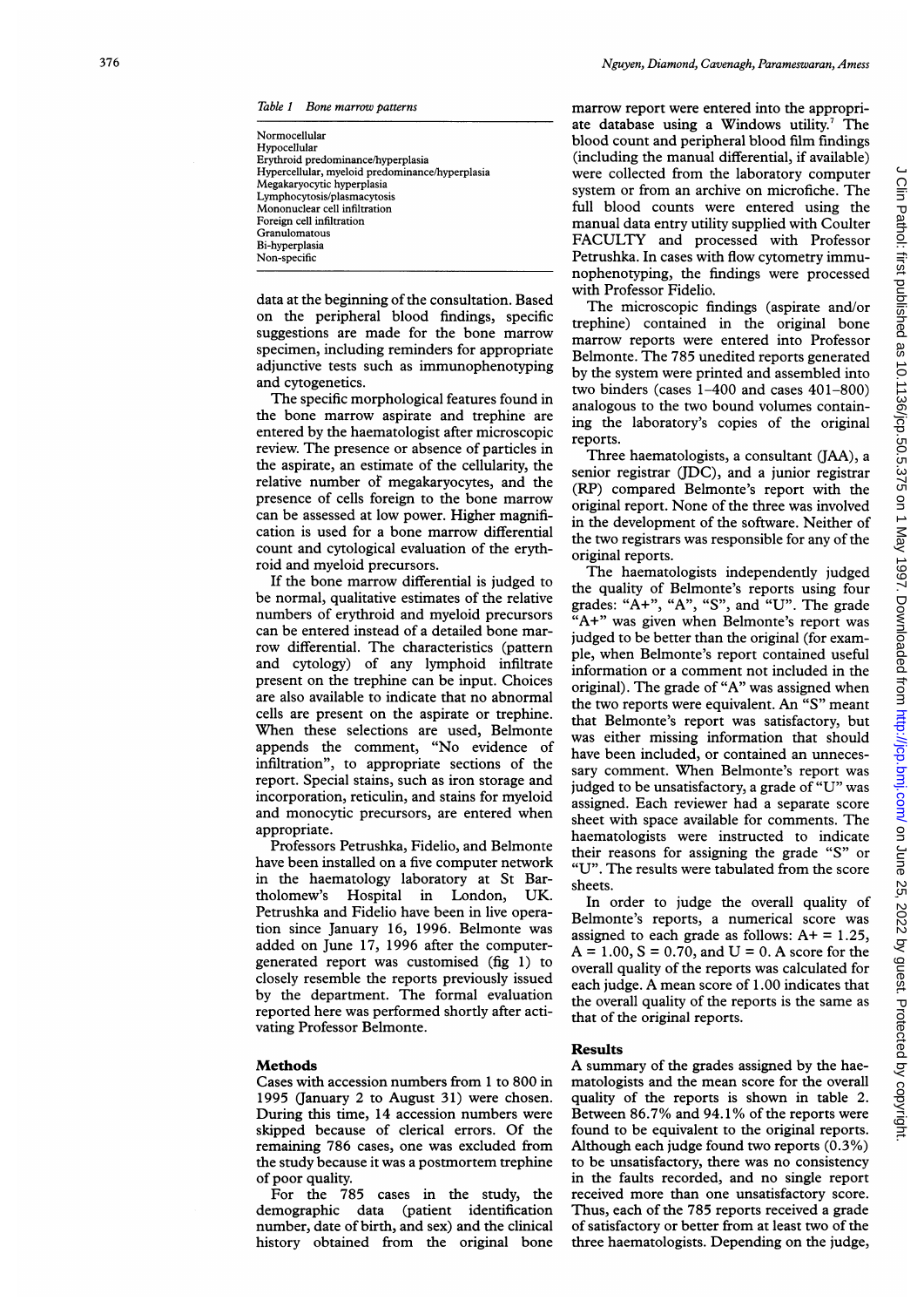|                                                                                                                                  | BONE MARROW REPORT<br>ST BARTHOLOMEW'S HOSPITAL, HAEMATOLOGY DIVISION                                                                                                                                                                                                                                                                  |  |                     |      |    |
|----------------------------------------------------------------------------------------------------------------------------------|----------------------------------------------------------------------------------------------------------------------------------------------------------------------------------------------------------------------------------------------------------------------------------------------------------------------------------------|--|---------------------|------|----|
| Patient's Name:                                                                                                                  |                                                                                                                                                                                                                                                                                                                                        |  | DOB: 22/8/1942      | Sex: | Ma |
| CR No.                                                                                                                           | Ward/Dept: Medical Oncology                                                                                                                                                                                                                                                                                                            |  |                     |      |    |
|                                                                                                                                  |                                                                                                                                                                                                                                                                                                                                        |  | Date Taken: 30/1/19 |      |    |
| Reason for marrow: Referral<br>Treatment:                                                                                        |                                                                                                                                                                                                                                                                                                                                        |  |                     |      |    |
| No current FBC.                                                                                                                  |                                                                                                                                                                                                                                                                                                                                        |  |                     |      |    |
| STTE(S):                                                                                                                         |                                                                                                                                                                                                                                                                                                                                        |  |                     |      |    |
| CELLULARITY:<br><b>MEGAKARYOCYTES:</b><br><b>ERYTHROPOIESIS:</b><br><b>GRANULOPOIESIS:</b><br>LYMPHOID CELLS:<br>ABNORMAL CELLS: | Increased.<br>Present in normal numbers.<br>Reduced; Normoblastic.<br>Reduced cellularity.<br>Lymphocytes account for 80% of nucleated cells                                                                                                                                                                                           |  |                     |      |    |
| IRON STAIN:<br>OTHER STAINS:                                                                                                     |                                                                                                                                                                                                                                                                                                                                        |  |                     |      |    |
| TREPHINE:                                                                                                                        | Hypercellular marrow with normal numbers of<br>megakaryocytes.<br>The bone marrow is infiltrated by small<br>lymphoid cells in a diffuse pattern.                                                                                                                                                                                      |  |                     |      |    |
| <b>INTERPRETATION:</b>                                                                                                           | Diffuse involvement by a lymphoproliferative<br>disorder.                                                                                                                                                                                                                                                                              |  |                     |      |    |
| COMMENT:                                                                                                                         | The differential diagnosis includes: CLL/SLL,<br>and low-grade NHL.<br>The following tests may be helpful to<br>subclassify the LPD: Haemogram and<br>blood film, FCM immunophenotyping,<br>a lymph node biopsy if lymphadenopathy is<br>present, and serum and/or urine protein<br>electrophoresis to look for a<br>monoclonal spike. |  |                     |      |    |

Figure 1 An unedited bone marrow report generated by Pr<br>information has been deleted. This report received a grade of "A" from the third judge. FBC, full blood count; CLL/SLL<br>leukaemia/small lymphocytic lymphoma; NHL, non-Hodgl lymphoproliferative disorder; FCM, flow cytometry.

|  |  |  | Table 2 Quality of Professor Belmonte's reports |  |
|--|--|--|-------------------------------------------------|--|
|--|--|--|-------------------------------------------------|--|

| Judge                      | $A+$       |             |             | U          | Mean score |
|----------------------------|------------|-------------|-------------|------------|------------|
| Consultant<br>Senior       | 64 (8.1%)  | 687 (87.5%) | $32(4.1\%)$ | $2(0.3\%)$ | 1.01       |
| registrar<br><b>Iunior</b> | 29 (3.7%)  | 739 (94.1%) | $15(1.9\%)$ | $2(0.3\%)$ | 1.00       |
| registrar                  | 88 (11.2%) | 681 (86.7%) | 14 (1.8%)   | $2(0.3\%)$ | 1.02       |

from 1.8% to 4.1% of the reports received only of the system. a satisfactory grade. A variety of different kinds of minor faults were documented. The most consistent reason for assigning a score of satisfactory was a problem with a comment about iron status, often in patients with a normal mean cell volume. In some cases, the reviewers felt that a comment about iron status should have been made but Belmonte failed to do so, and, in some cases, the reviewers questioned the appropriateness of a comment regarding iron status that Belmonte appended to the report. Between 3.7% and 11.2% of Belmonte's reports received the  $A+$  grade, mostly because either Belmonte's wording of the diagnosis was

clearer and more informative than the original diagnosis; or as the system was more consistent in integrating the peripheral blood pattern with the bone marrow findings, Belmonte mentioned something significant that was omitted  $\mu_{1}$ <sub>2</sub> uoned something significant that was omitted in the original report. The mean numerical score for overall quality ranged from 1.00 to 1.02, indicating that each of the haematologists judged Belmonte's unedited reports to be of date Taken: 3000 and the same quality as the original reports.

All three haematologists assigned the same grade to Belmonte's reports in 633 of the 785 cases (80.6%). There was agreement by two of the three judges in 144 cases (18.4%). No agreement was reached in only eight cases  $(1.0\%)$ . If the grades of A+ and A are taken together-so that two scores of A and one of A+ or two scores of A+ and one of A are considered agreement-the complete concordance rate between the three judges would be 93.4% (733 of 785 reports).

#### <sup>5</sup>. Discussion

Before a medical knowledge-based system can be accepted by healthcare providers for making decisions and generating interpretive reports, proper testing of the software is necessary to ascertain its safety and effectiveness. Although trated by small  $\mu$  proving that the software will perform as speciuse pattern, fied under all conditions is inherently difficult, evaluation of a sufficiently large number of unselected cases, including difficult cases, should be sufficient to assure that the knowledge, data structures, algorithms, and inference methods are valid. Furthermore, this kind of formal evaluation, with adequate amounts of unbiased, representative test data, should give an accurate measure of the overall quality of the system's interpretations.

> In a preliminary evaluation of the Professor Belmonte system for bone marrow reporting, 100 consecutive cases of leukaemia and malignant lymphoma were studied, and the results compared with the original diagnoses and the opinions of the developers.<sup>5</sup> Professor Belmonte's reports agreed with the original diagnosis in 94% of cases and with the opinion of the developers in 99% of cases. Although this previous study was useful in establishing the quality of Belmonte's diagnoses in haematopoietic malignancies, the cases studied did not encompass all aspects of bone marrow pathology, the number of cases was relatively small, and the use of the developers as judges did not eliminate all bias in measuring the performance

> In this study, the evaluation was on a large number of unselected cases, involving three haematologists with different levels of experience, none of whom had participated in the development of the software. The original bone marrow data, clinical history, peripheral blood findings, and where appropriate, immunophenotype, were entered into the computer system. The cases represented eight months of workload in a university hospital where between 1000 and 1200 bone marrows are examined annually. Approximately 40% of the cases were aspirates only and 60% had trephine biopsies. The cases were representative of all of